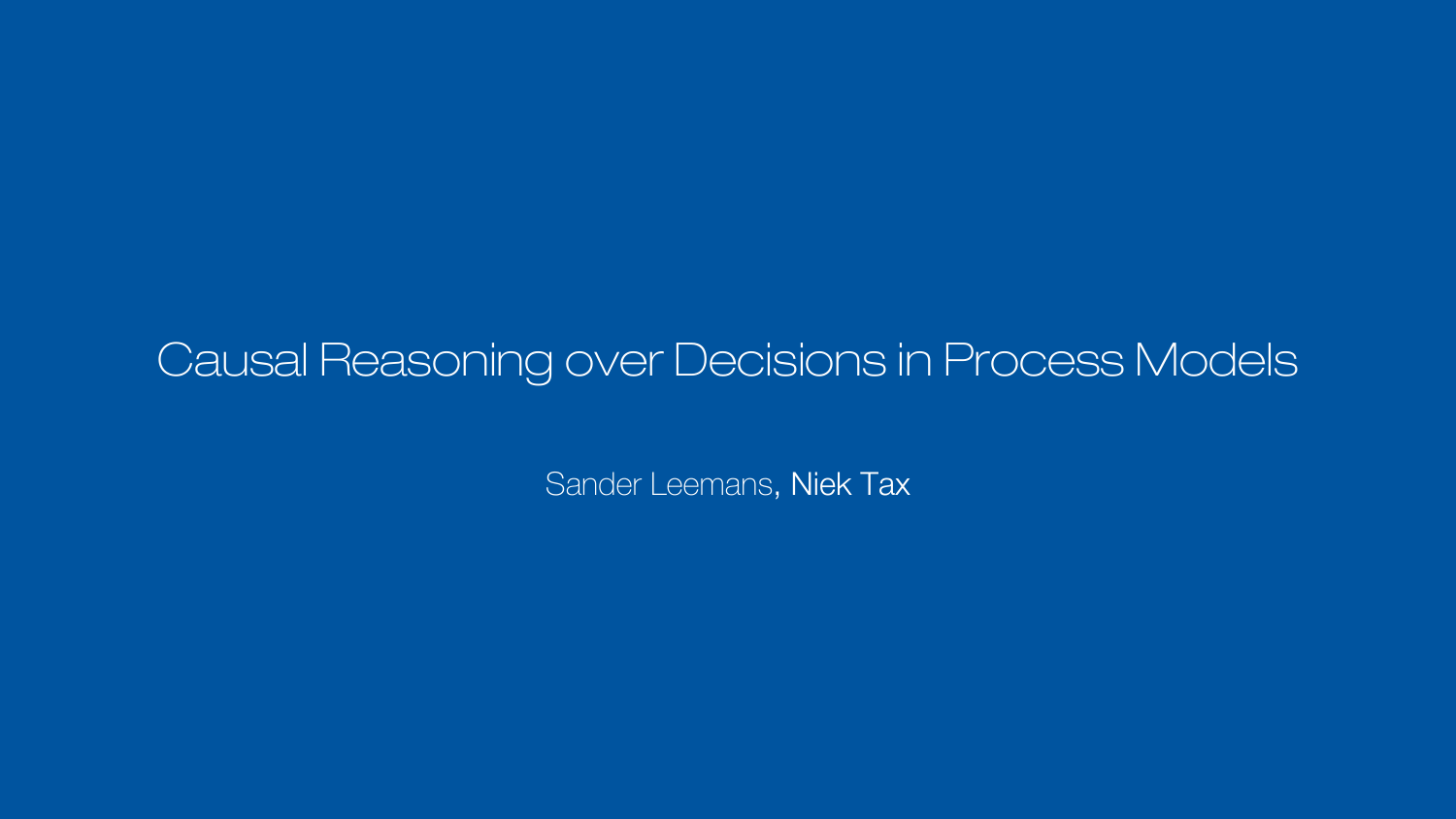## Process mining

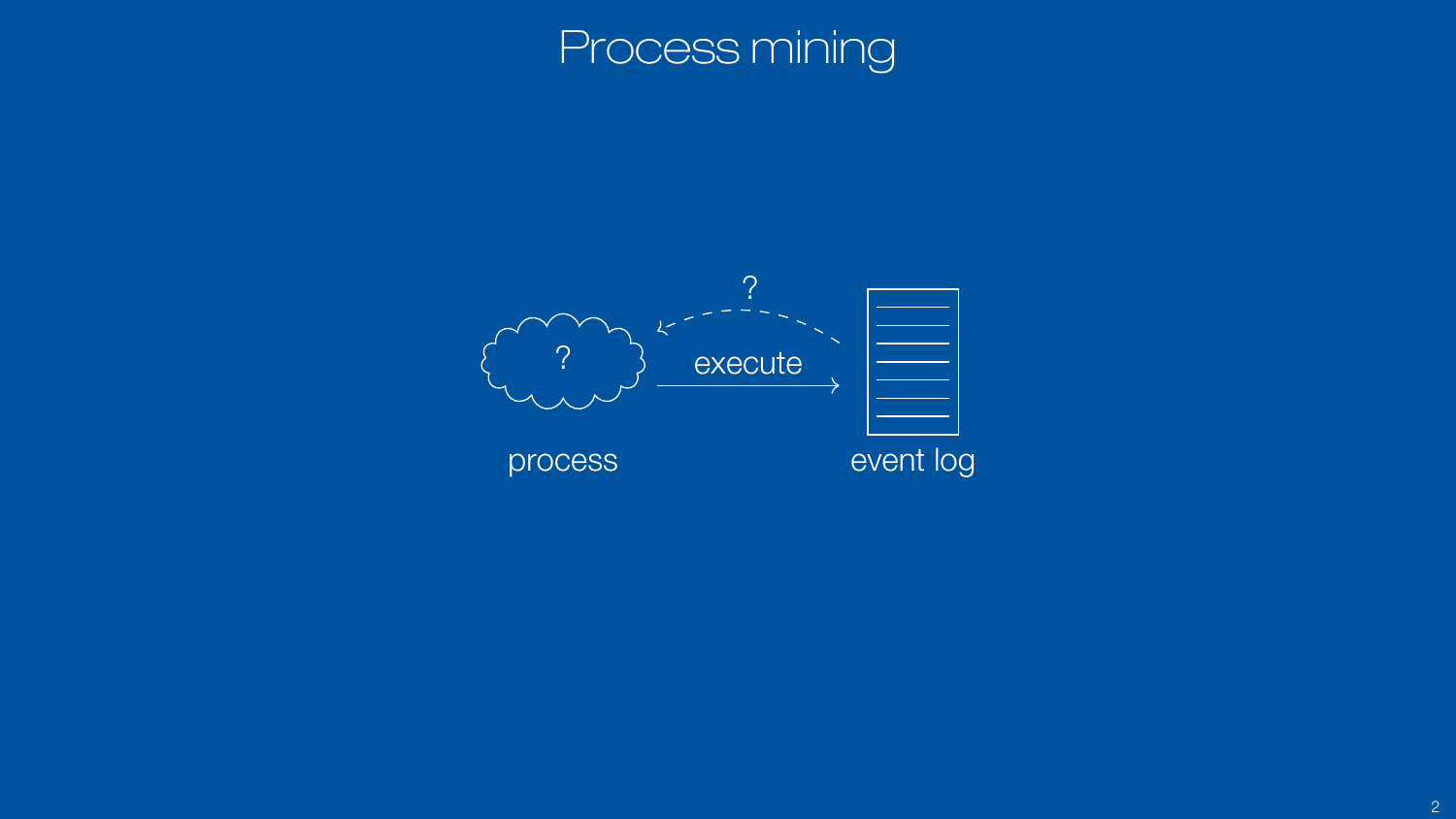## Causal reasoning

Ice cream causes drowning: it has been shown that the more ice creams are sold, the more people drown.

correlation  $\Rightarrow$  causation

causal inference  $\neq$  a directly follows b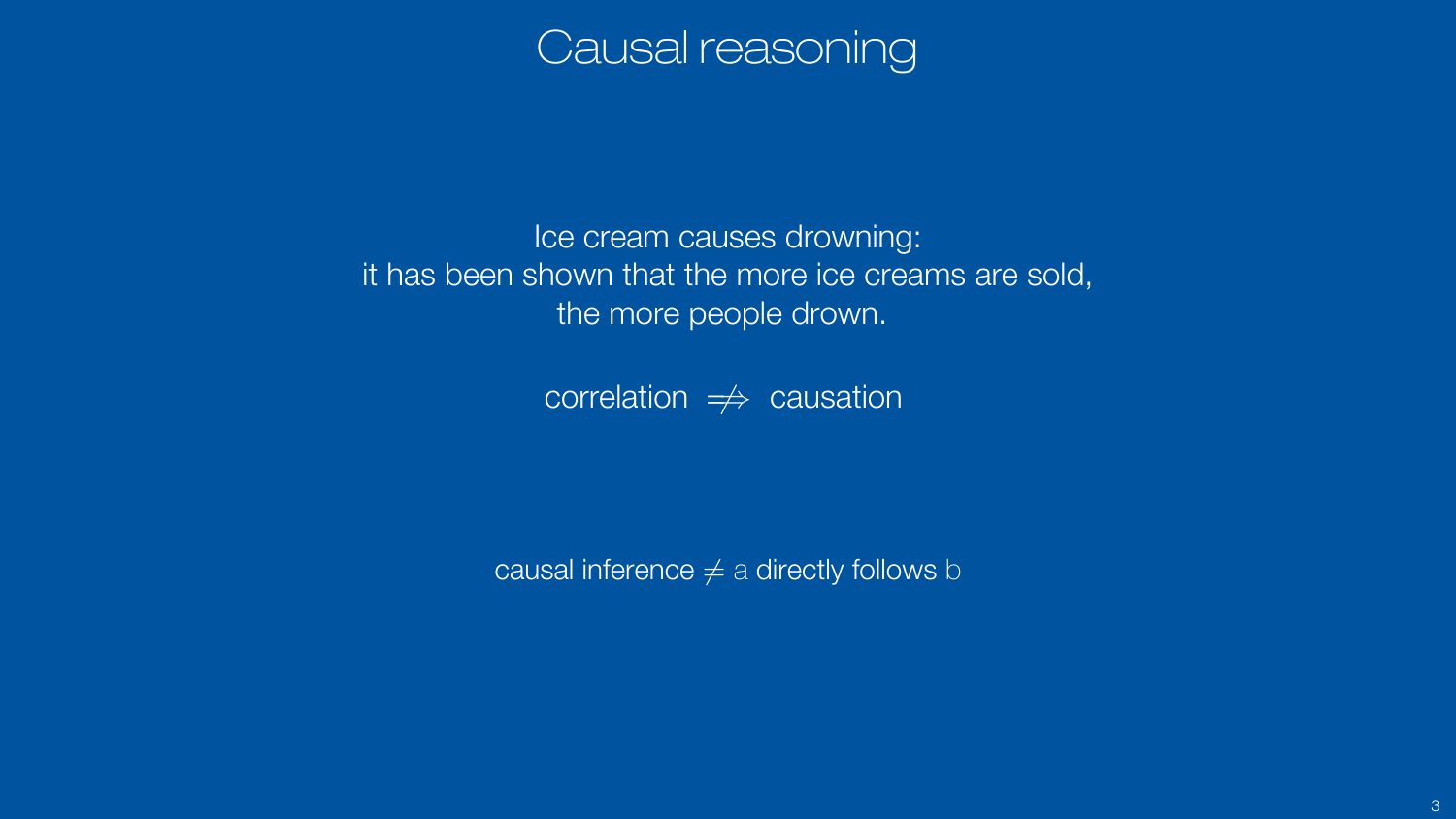## Causal reasoning in process mining

- Interventions  $\rightarrow$  cycle time<sup>1</sup>
- Interventions  $\rightarrow$  outcome likelihood<sup>2</sup>
- $\triangleright$  Negative outcome  $\rightarrow$  explain<sup>3</sup>

#### Today:

 $\triangleright$  Causal soft long-distance dependencies  $\rightarrow$  inform interventions  $\rightarrow$  inform process redesign

cost-aware cycle time reduction. ICPM 2021

 $\infty$ 

Let's take this a step further:



Increasing likelihood of b increases likelihood of e

<sup>3</sup>Qafari, M.S., van der Aalst, W.M.P.: Case level counterfactual reasoning in process mining. CAiSE Forum 2021 <sup>2</sup>Bozorgi, Z.D., Teinemaa, I., Dumas, M., Rosa, M.L., Polyvyanyy, A.: Process mining meets causal machine learning: Discovering causal rules from event logs. ICPM 2020 <sup>1</sup>Bozorgi, Z.D., Teinemaa, I., Dumas, M., Rosa, M.L., Polyvyanyy, A.: Prescriptive process monitoring for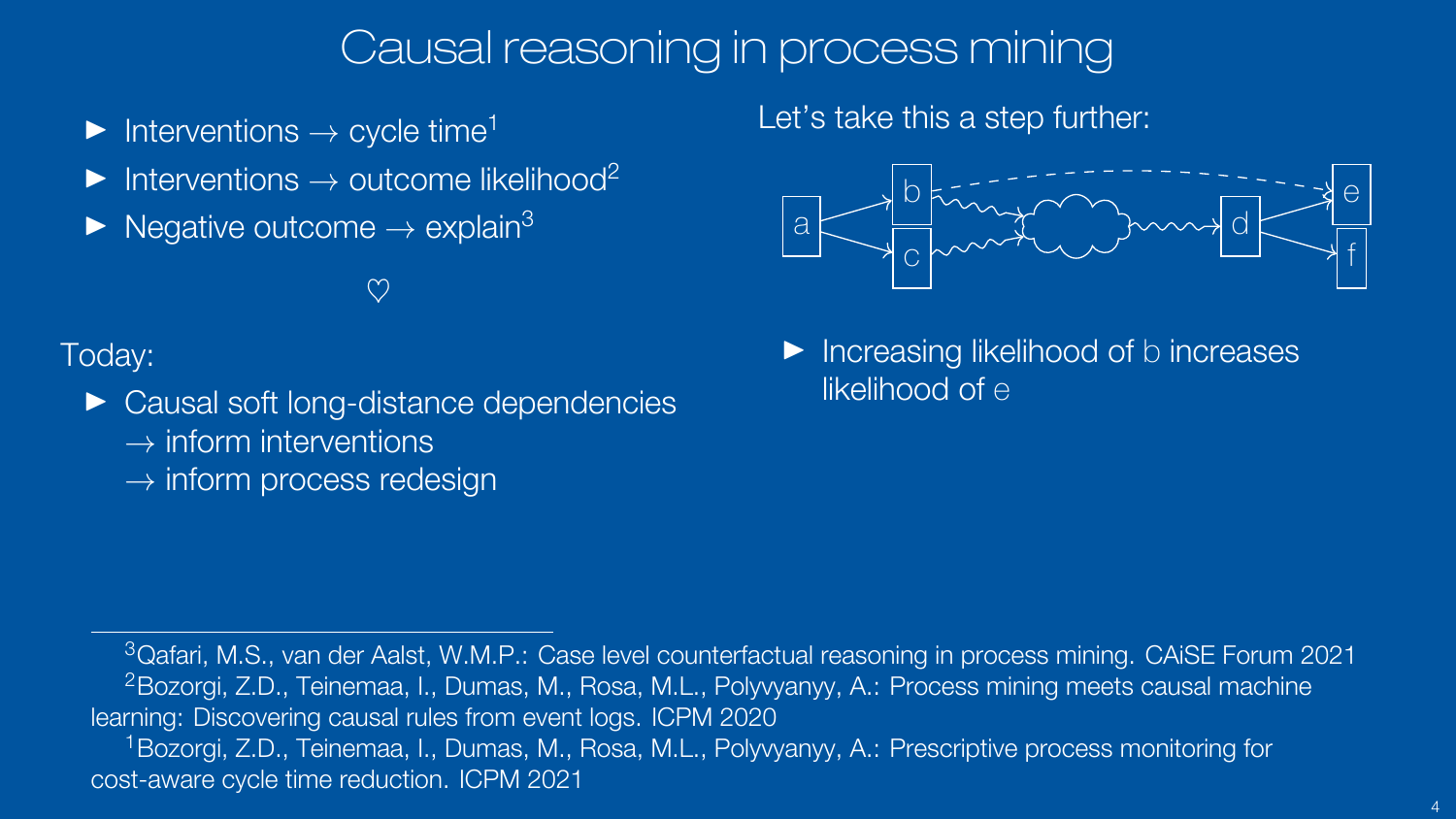## Process trees & choices



Language:  $\{(c, e), (c, f), (a, e), (a, f), (a, b, a, e), (a, b, a, f), (a, b, a, b, a, e), (a, b, a, b, a, f) \ldots\}$ 

<sup>&</sup>lt;sup>1</sup>Our causal technique also supports Directly Follows Models.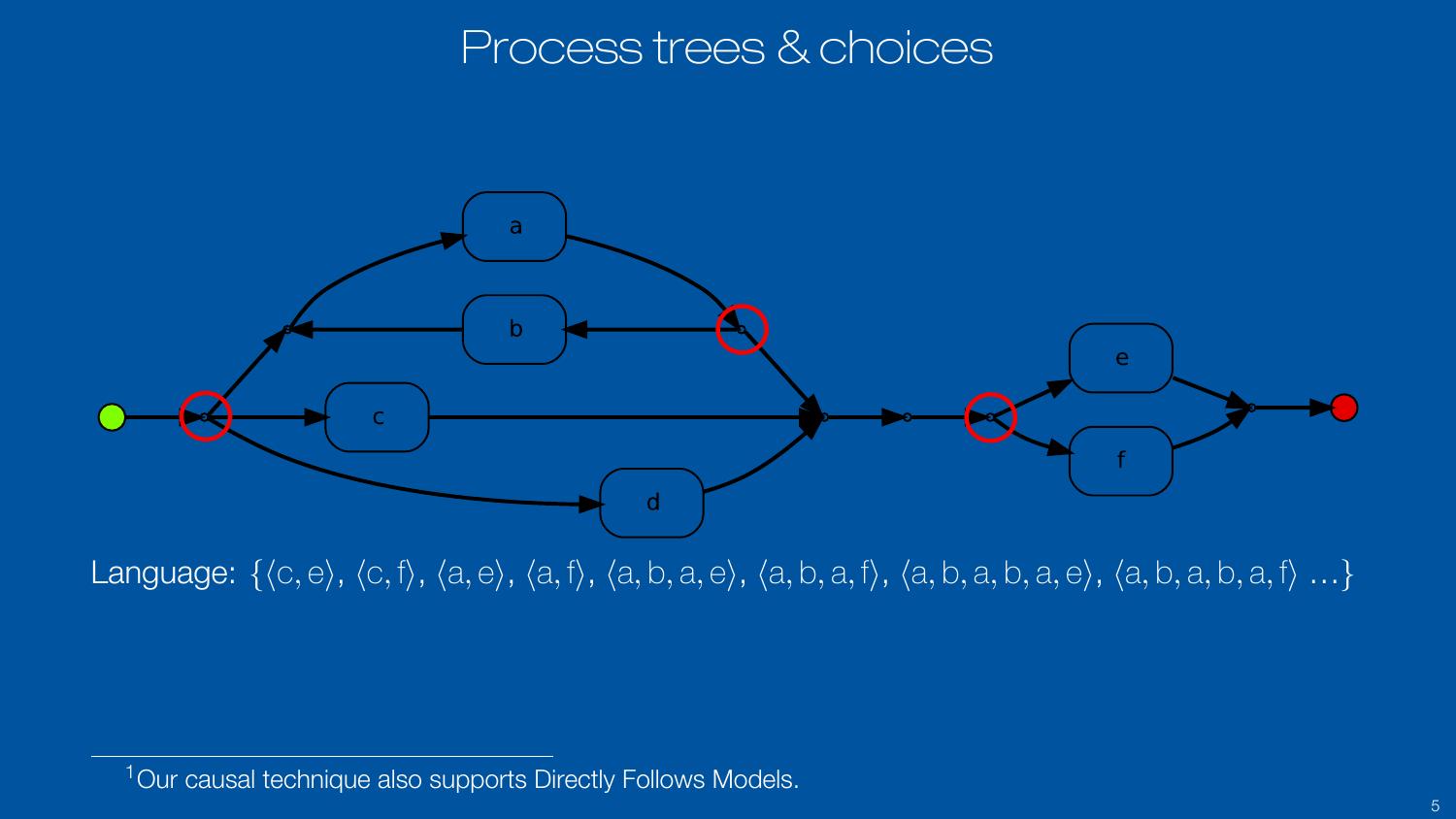# Causal reasoning

Causal graph:

- $\blacktriangleright$  Nodes: decision variables
- $\blacktriangleright$  Edges: "there might be a causal relation"
	- $\blacktriangleright$  missing edges denote information
	- $\blacktriangleright$  directed acyclic graph



confounding factor

collider

chain

From a causal graph and observational data, in some cases the strength of causal relations can be computed.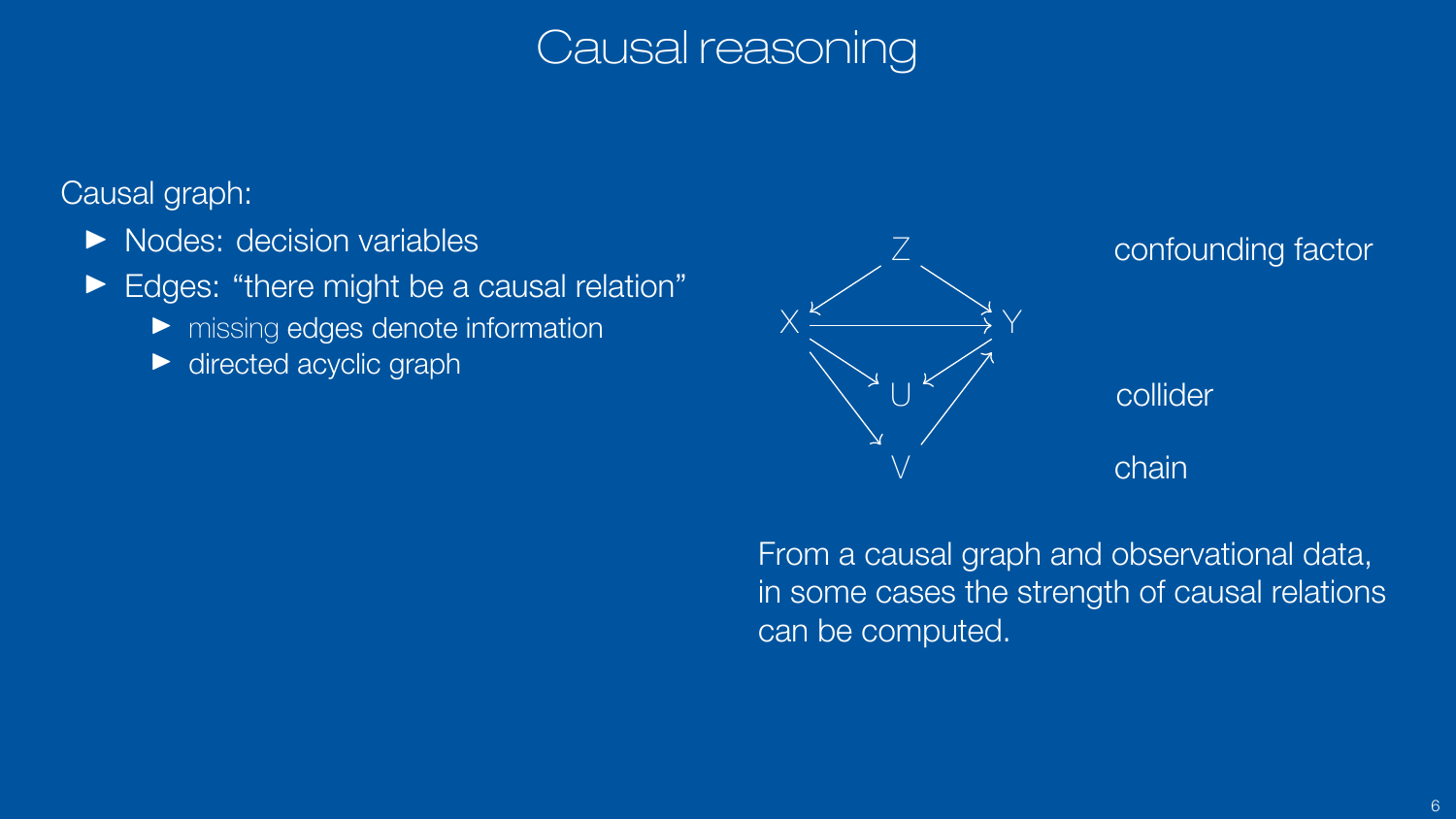# Our approach

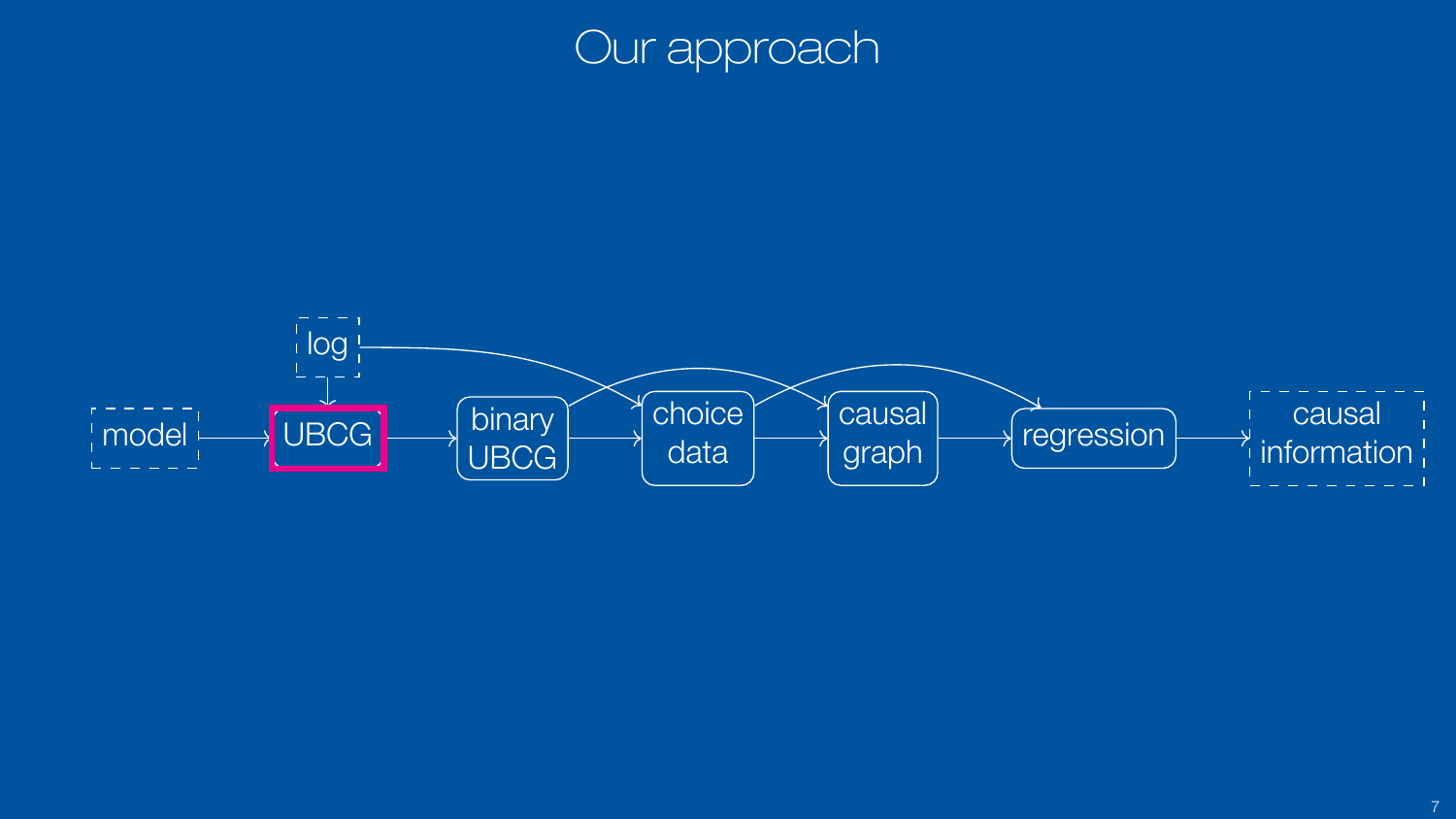# Upper bound causal graph



- $\blacktriangleright$  Nodes: choices
	- $\blacktriangleright$  Unfold loops
- $\blacktriangleright$  Edges: add all edges, except if they violate the model



- $\blacktriangleright$  Process trees
- $\blacktriangleright$  Directly follows models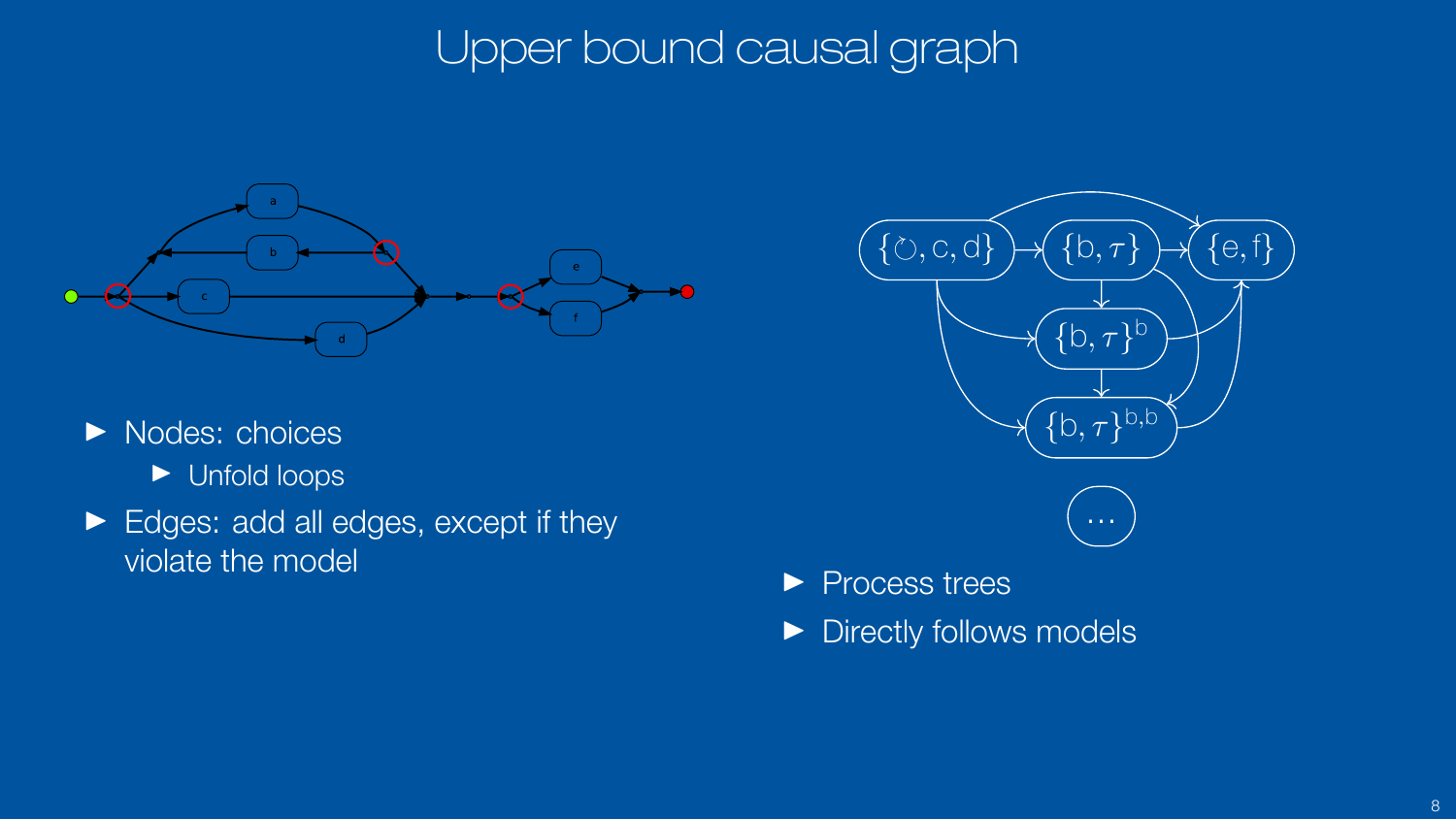

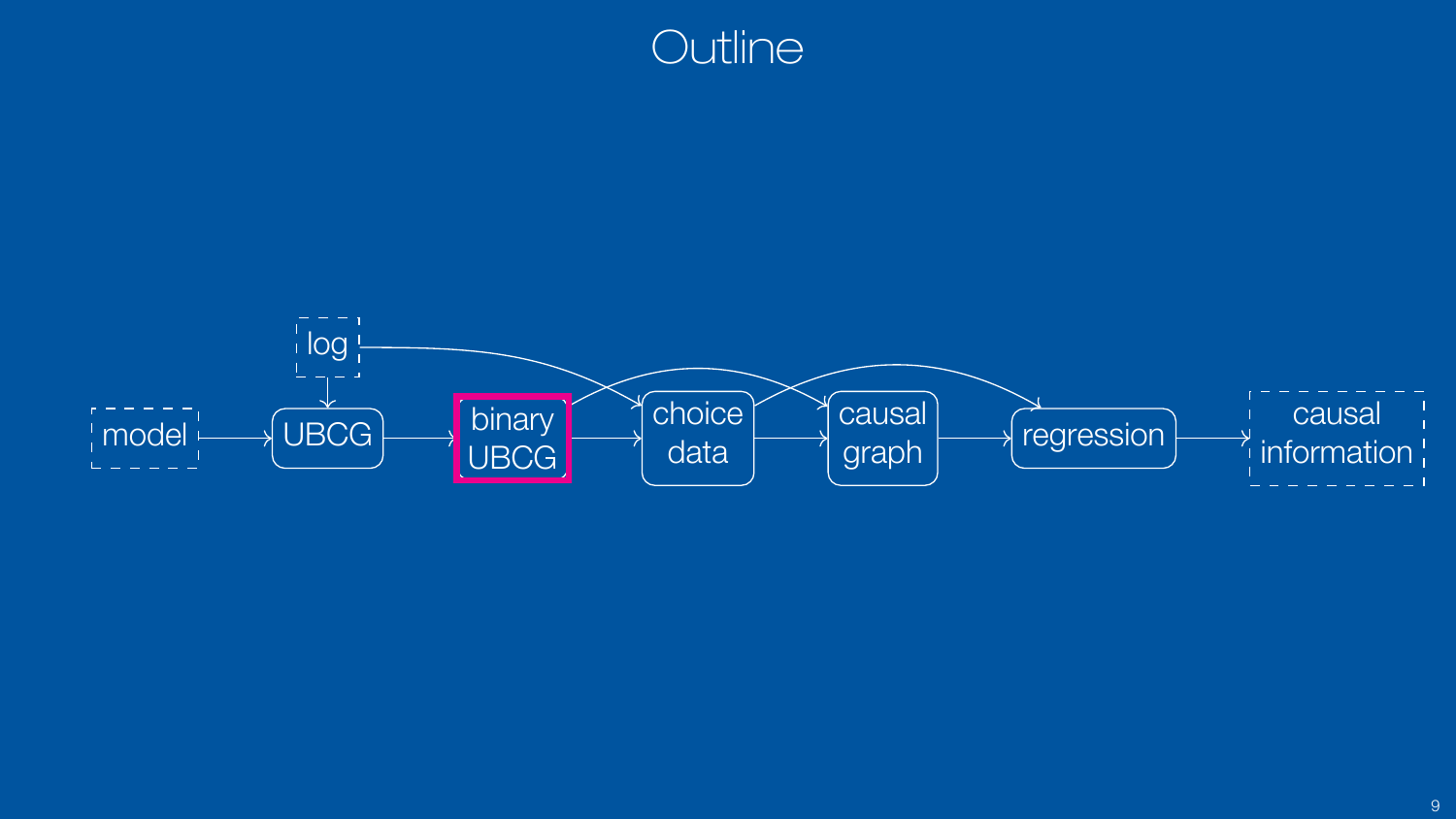## Binary UBCG

- $\blacktriangleright$  Split nodes into binary choices
- $\triangleright$  The split nodes have no causal relation



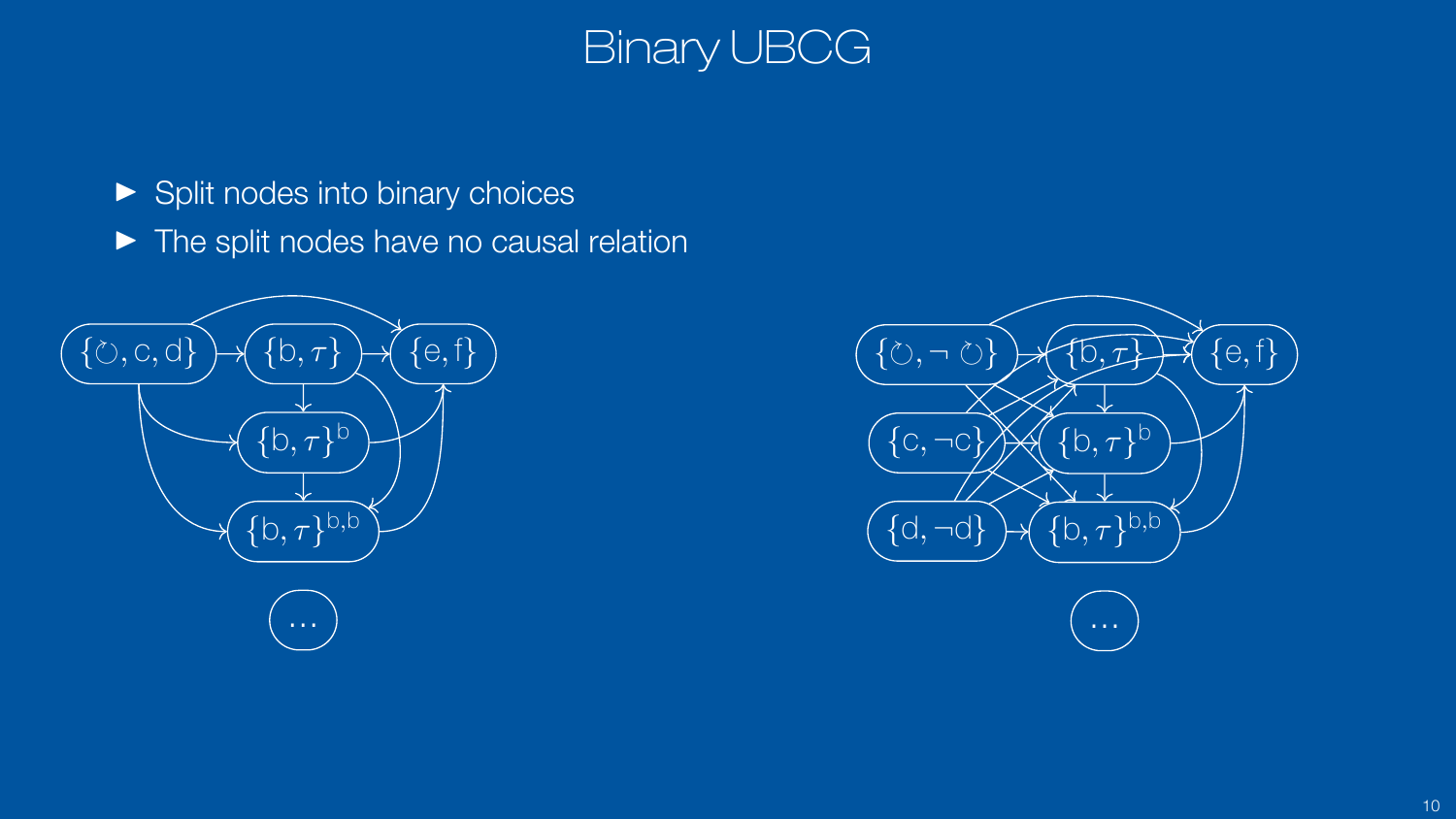

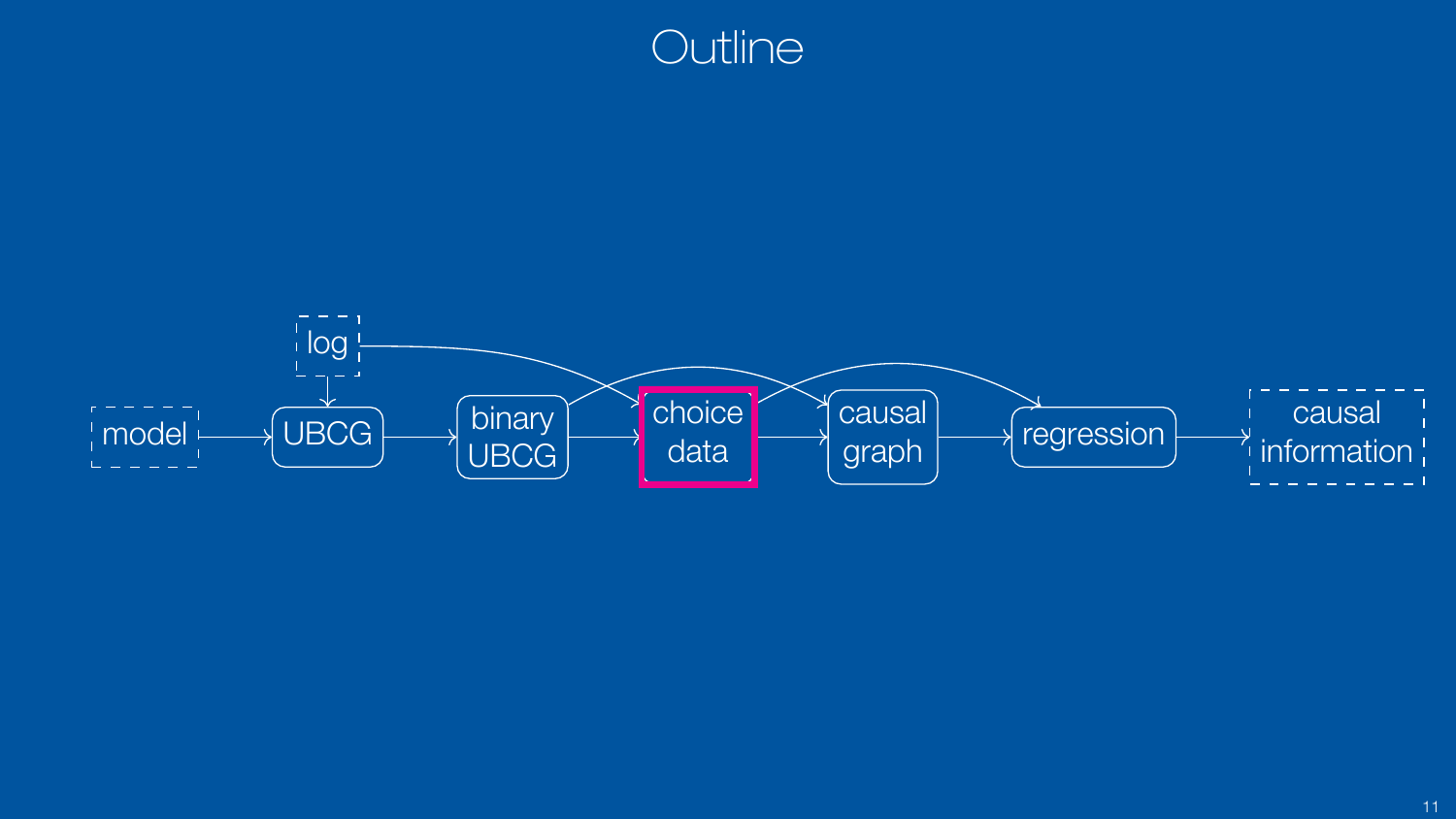### Choice data



Three-symbol logic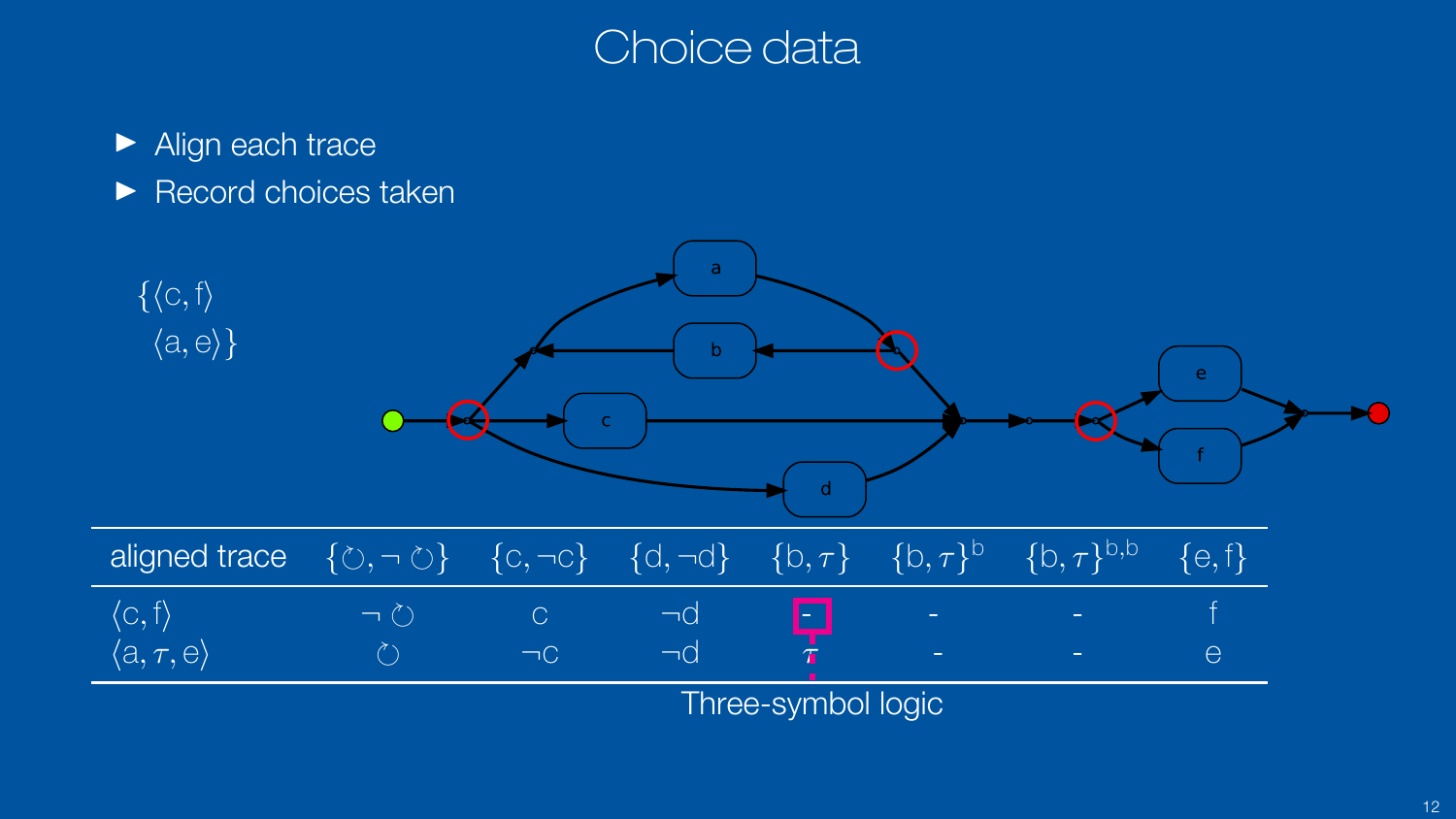

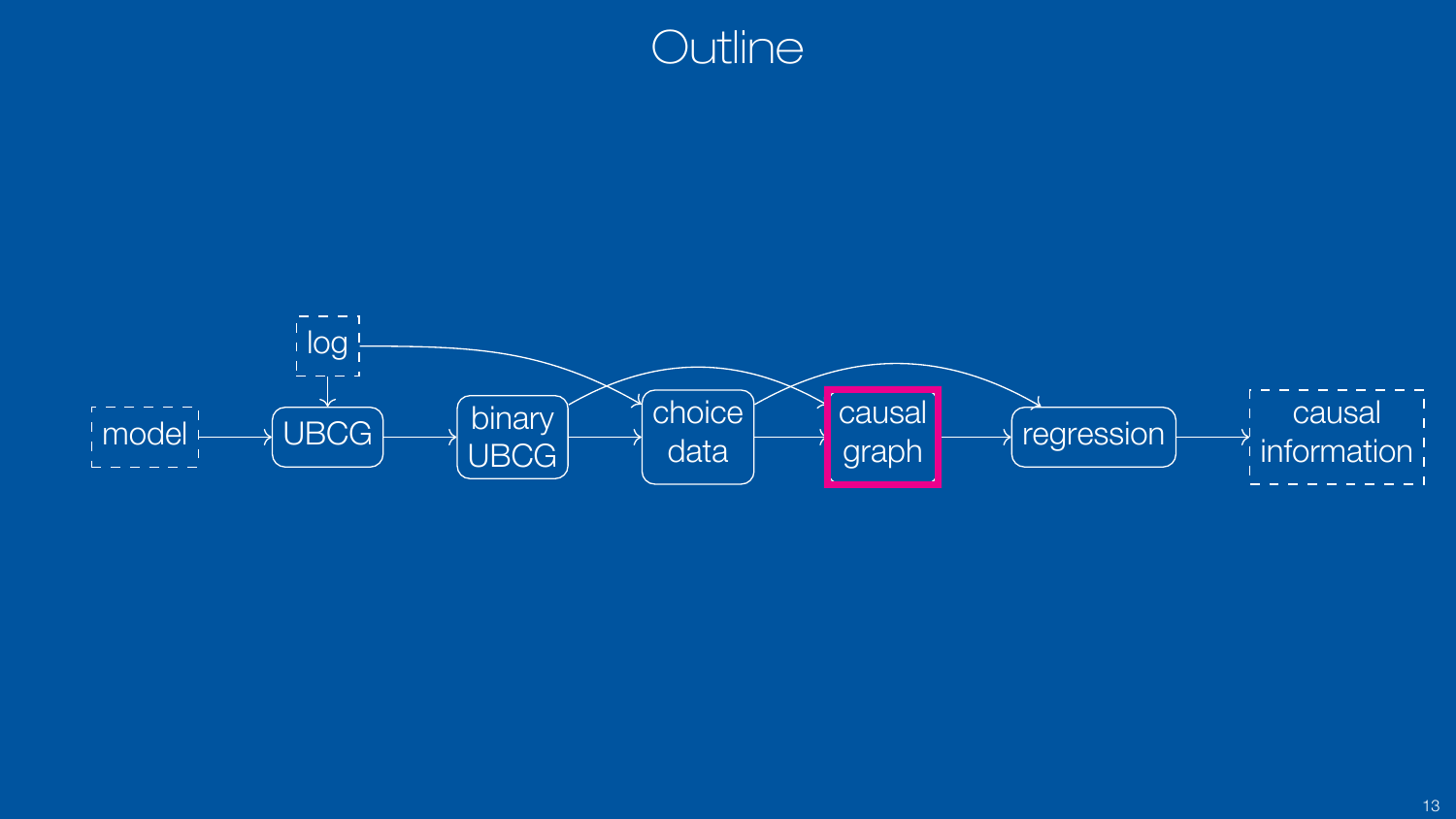### Causal discovery



<sup>&</sup>lt;sup>1</sup> Ruibo Tui. Causal Discovery in the Presence of Missing Data. AISTATS 2019.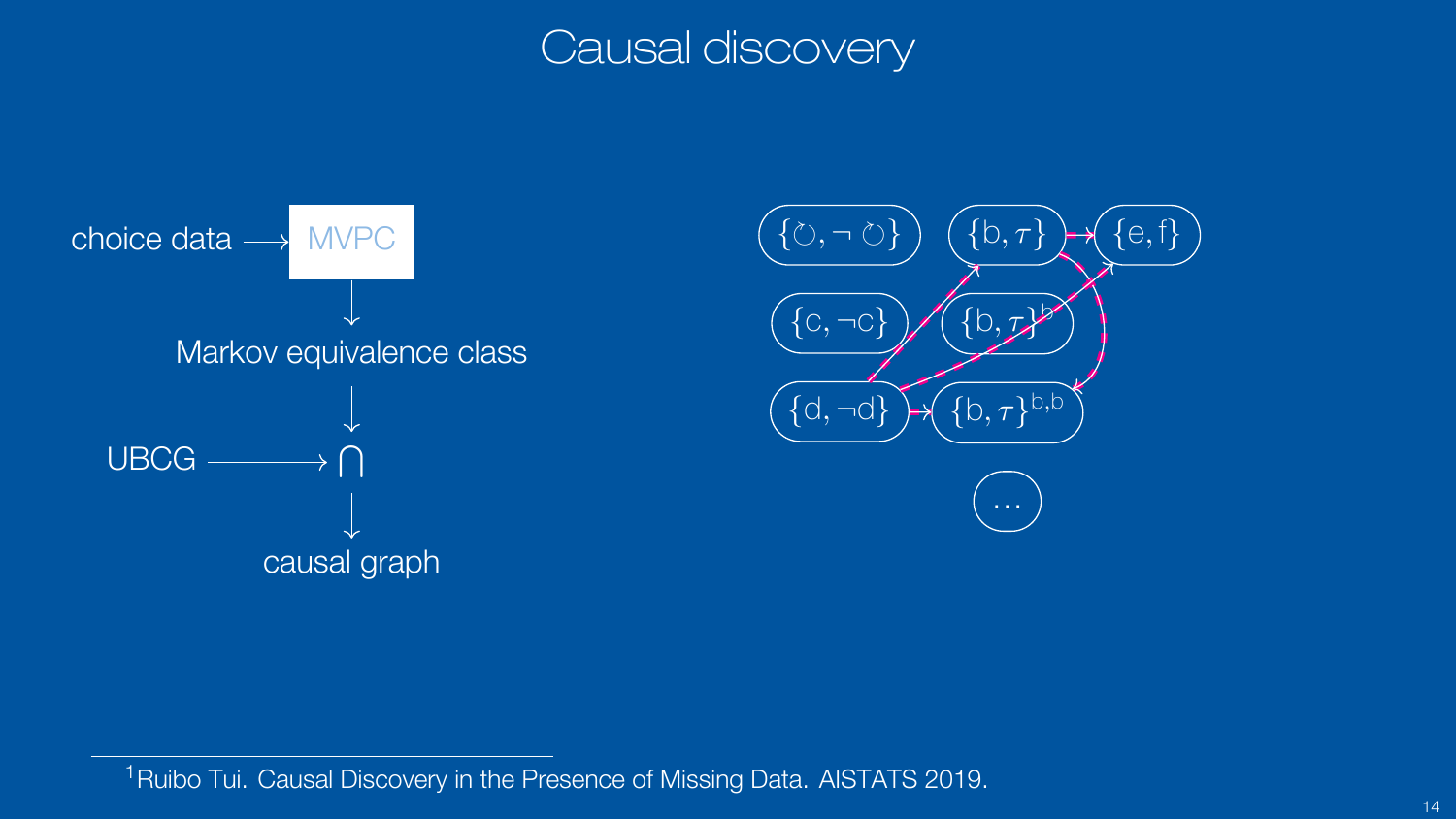

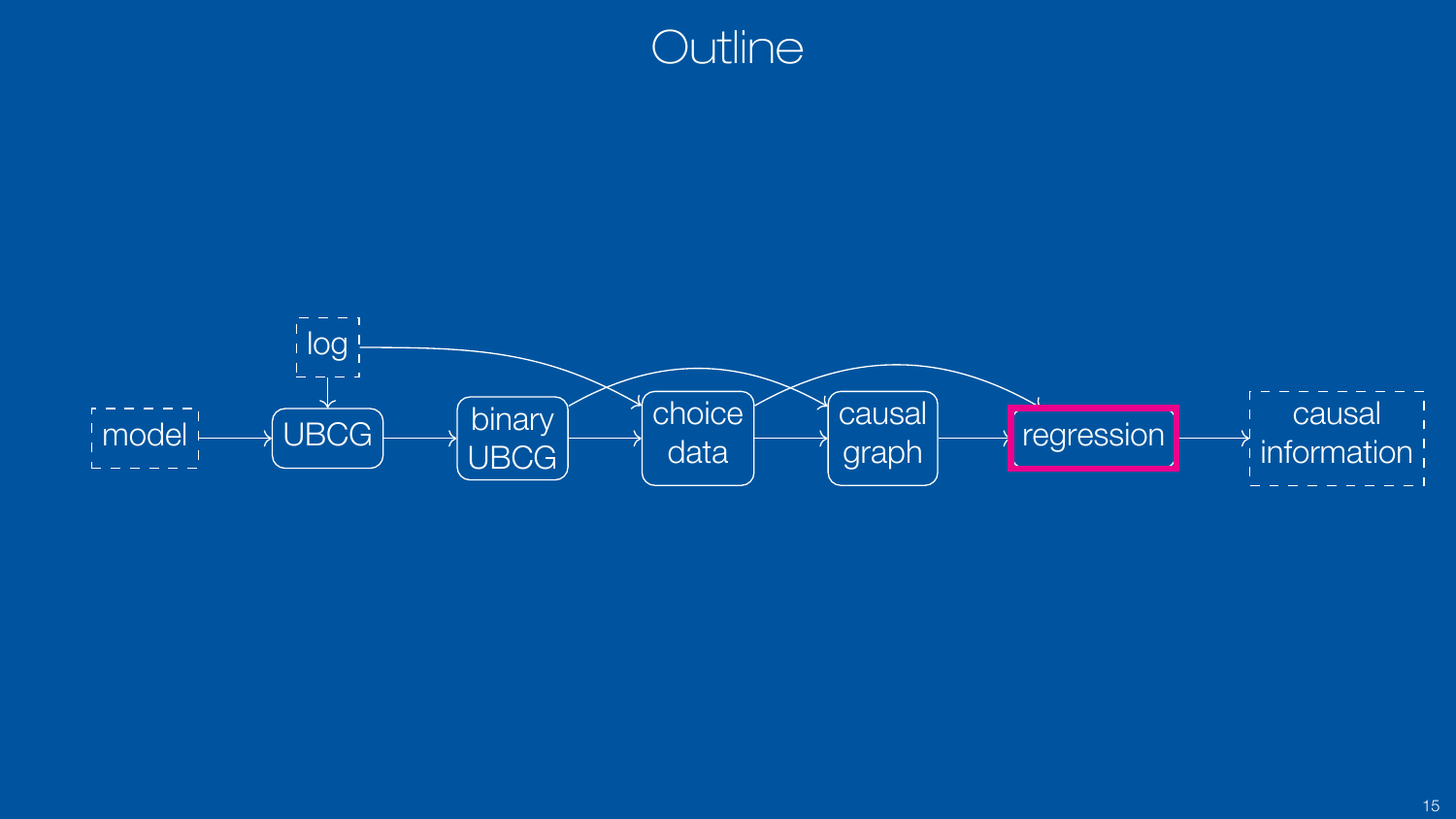





Linear regression:  ${e,f} = c_0 + c_1{b,\tau} + c_2{d,\neg d}$ 

- $\blacktriangleright$  Adjustment set  $\{\{\overline{d}, \neg d\}\}\$
- $\triangleright$  b increases the probability of  $\ominus$  by  $C_1$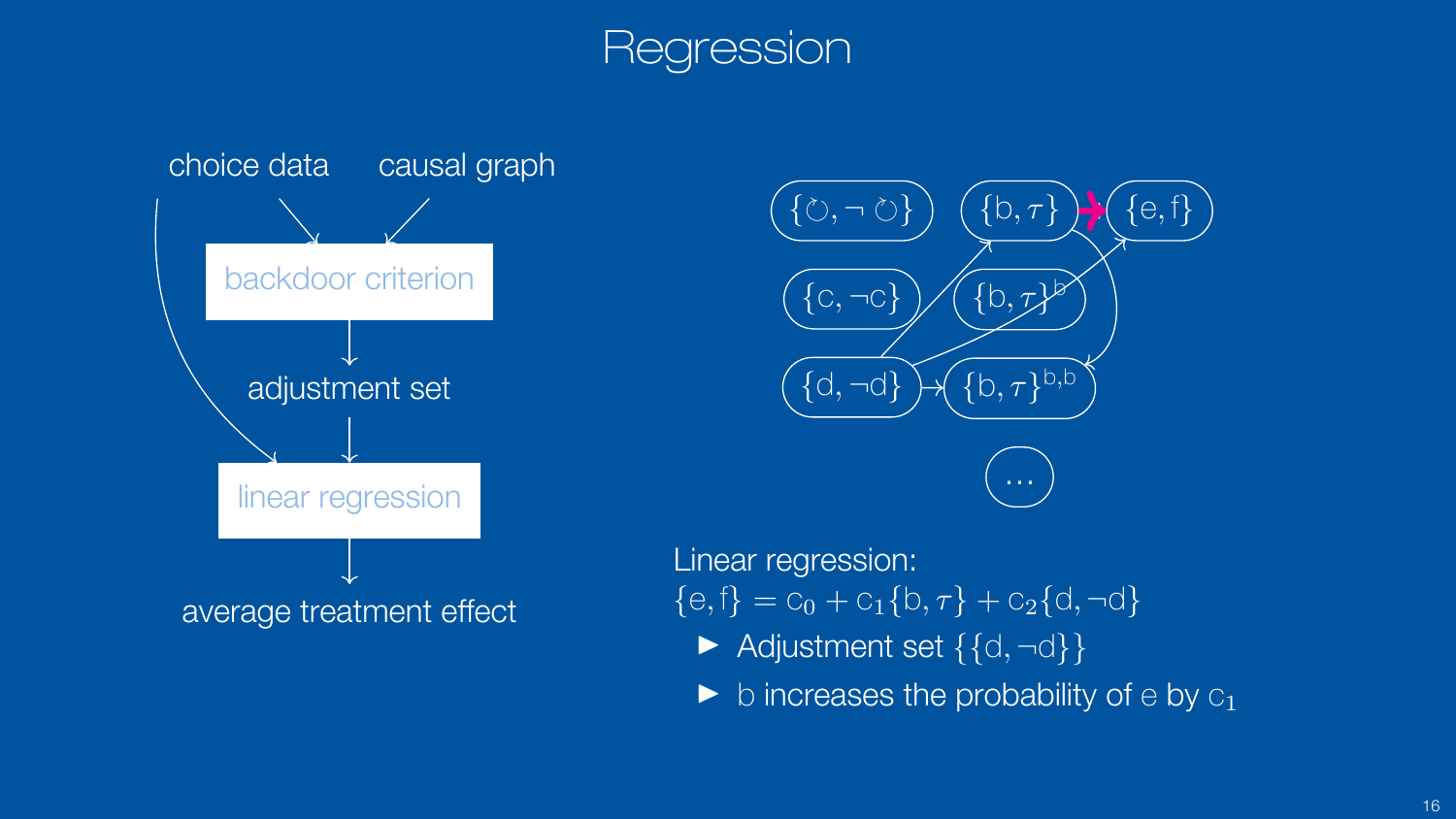### **Assumptions**

### Wishful thinking Conjectures

- $\triangleright$  One causal graph from conjunction with UBCG
- $\triangleright$  Treatment effect identifiable from causal graph as per backdoor criterion

#### **Assumptions**

- $\triangleright$  Model denotes moments of choice correctly
- $\triangleright$  No unmodelled confounding factors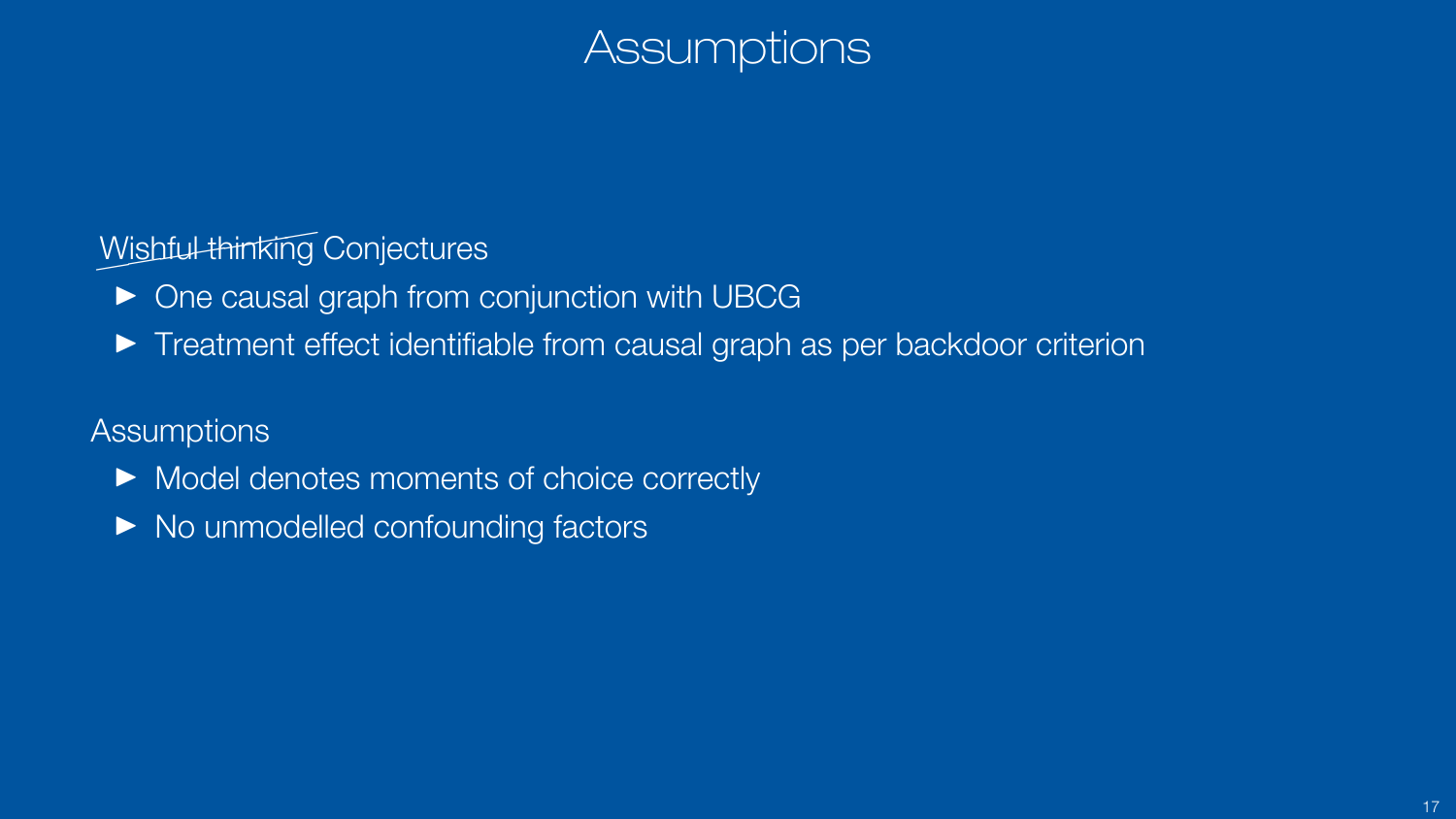# Evaluation: applicability



Skipping o\_cancelled causes a reduction of o\_cancelled by 0.62 in the second loop run.

- $\triangleright$  5 real-life logs
- $\triangleright$  2 discovery techniques
- $\triangleright$  Choices: 2 288
- **D** Choices: 2 288<br>
DBCG edges: 1 23 776
	- $\triangleright$  Causal graph edges:  $0 7$
	- $\blacktriangleright$  Run time: 0.04 75s

#### **Conclusion**

- $\triangleright$  Causal relations are there and can be detected
- $\blacktriangleright$  It's feasible
- I User not flooded